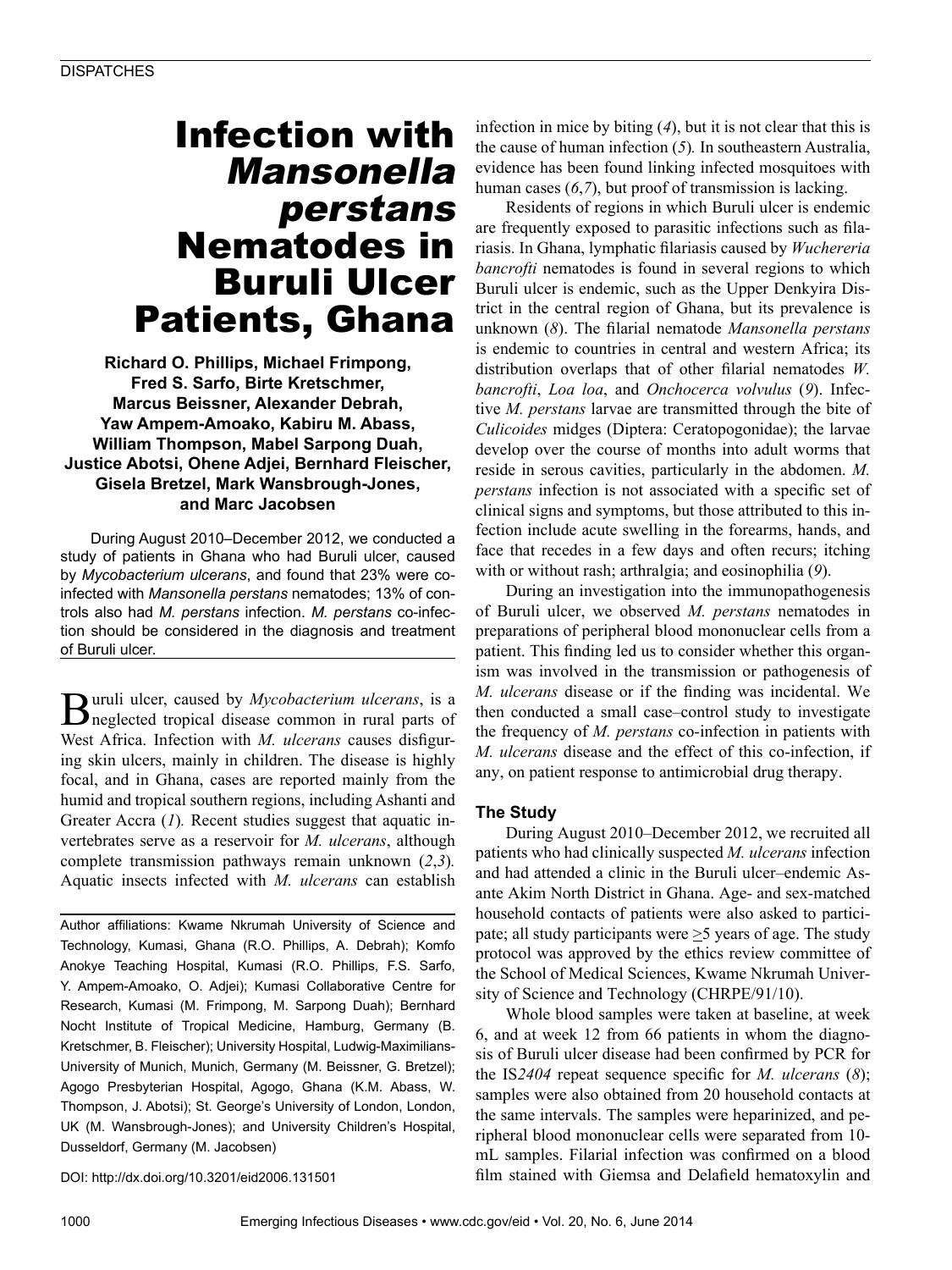examined for microfilariae at  $\times$ 10 and  $\times$ 40 magnification (the Knott technique; *10*). *M. perstans* nematodes were distinguished from *L. loa* and *W. bancrofti* nematodes by their small size and the absence of a sheath (Figure 1).

Patients in whom *M. ulcerans* infection was found were treated with 10 mg/kg oral rifampin and 15 mg/kg intramuscular streptomycin, administered daily at village health posts under direct observation for 8 weeks (RS8 treatment). The patients were followed up every 2 weeks in the clinic and monitored for complete healing or recurrence of skin lesions. We compared the proportion of household controls versus the proportion of Buruli ulcer patients infected with *M. perstans* nematodes and the time to complete healing of *M. ulcerans* lesions in co-infected versus monoinfected patients. Categorical variables such as sex, clinical form of *M. ulcerans* lesion, and category of *M. ulcerans* lesion were compared by using the Fisher exact test, and cumulative healing was compared by using the log-rank test.

We found all forms of *M. ulcerans* disease among the group of patients; proportions of each type and category are shown in the Table. Of 66 patients with *M. ulcerans* disease, 15 (22.7%) were co-infected with *M. perstans* nematodes, whereas 4 (13%) of 30 household controls had *M. perstans* infection ( $p = 0.4$  by Fisher exact test). Three patients in the co-infected group and none in the *M. ulcerans*–monoinfected group reported pruritus. No other clinical signs of *M. perstans* infection were found.

All 66 patients completed RS8 treatment, but 9 were lost to follow-up during the 12-month follow-up period. Buruli ulcer lesions healed completely in 14 co-infected patients by 58 weeks (median 20 weeks, 95% CI 14.6–



Figure 1. *Mansonella perstans* nematode in peripheral blood mononuclear cells from Buruli ulcer patient in Ghana. Cells were stained with Giemsa (original magnification ×1,000). *M. perstans* nematodes can be distinguished from *Loa loa* and *Wuchereria bancrofti* nematodes by relative small size, detection in blood samples obtained during the day, and lack of a sheath.

30.2) and in 43 monoinfected patients by 50 weeks (median 21 weeks, 95% CI 16.7–25.5). We found no difference in cumulative time to healing for co-infected versus monoinfected patients ( $p > 0.05$  by log-rank test) (Figure 2). Buruli ulcer patients who had *M. perstans* nematodes co-infection were treated with doxycycline (200 mg) and ivermectin (150 μg/kg) daily for 6 weeks, starting during the second to fourth week of RS8 treatment. Viable microfilariae were still visible in peripheral blood mononuclear cell cultures from all co-infected patients after ivermectin

| Table. Characteristics of patients with active Mycobacterium ulcerans infection, monoinfected or co-infected with Mansonella perstans, |                     |                        |               |                    |                      |
|----------------------------------------------------------------------------------------------------------------------------------------|---------------------|------------------------|---------------|--------------------|----------------------|
| and of household contacts, Ghana, August 2010–December 2012*                                                                           |                     |                        |               |                    |                      |
| No. (%) persons with M. ulcerans infection                                                                                             |                     |                        |               |                    |                      |
|                                                                                                                                        | Co-infected with M. |                        |               | No. (%) household  |                      |
| Characteristic                                                                                                                         | perstans, n = 15    | Monoinfected, $n = 51$ | Total, n = 66 | contacts, $n = 30$ | p value              |
| Age, y                                                                                                                                 |                     |                        |               |                    | $0.514$ <sup>+</sup> |
| ~16                                                                                                                                    | 4(27)               | 24 (47)                | 28 (42)       | 15 (50)            |                      |
| $16 - 59$                                                                                                                              | 11 (73)             | 27 (53)                | 38 (58)       | 15 (50)            |                      |
| Sex                                                                                                                                    |                     |                        |               |                    | $1.000 +$            |
| M                                                                                                                                      | 9(60)               | 19 (37)                | 30(45)        | 14 (47)            |                      |
| F                                                                                                                                      | 6(40)               | 32(63)                 | 36 (55)       | 16 (53)            |                      |
| Clinical form of M. ulcerans                                                                                                           |                     |                        |               |                    | $0.049$ <sup>±</sup> |
| infection                                                                                                                              |                     |                        |               |                    |                      |
| Nodule                                                                                                                                 | 8(53)               | 11(22)                 | 19 (29)       | <b>NA</b>          |                      |
| Plaque with edema                                                                                                                      | 2(12)               | 17 (33)                | 19 (29)       | <b>NA</b>          |                      |
| Ulcer                                                                                                                                  | 5(35)               | 23 (45)                | 28 (42)       | NA                 |                      |
| Category of M. ulcerans                                                                                                                |                     |                        |               |                    | $0.910 \pm$          |
| infection                                                                                                                              |                     |                        |               |                    |                      |
|                                                                                                                                        | 9(59)               | 32(63)                 | 41 (62)       | <b>NA</b>          |                      |
| Ш                                                                                                                                      | 4 (29)              | 11(22)                 | 15(23)        | <b>NA</b>          |                      |
| Ш                                                                                                                                      | 2(12)               | 8(16)                  | 10(15)        | <b>NA</b>          |                      |
| M. perstans infection                                                                                                                  |                     |                        |               |                    | 0.408 <sup>±</sup>   |
| Yes                                                                                                                                    | 15 (100)            | NA.                    | 15(23)        | 4 (13)             |                      |
| No                                                                                                                                     | 0                   | <b>NA</b>              | 51 (77)       | 26 (87)            |                      |

\*NA, not applicable.

†Comparison of combined *M. ulcerans* monoinfected *and M. ulcerans* co-infected with *M. perstans* versus prevalence in household contacts, determined by 2-tailed Fisher exact test.

‡Comparison of *M. ulcerans* co-infected with *M. perstans* versus *M. ulcerans* monoinfected group, determined by 2-tailed Fisher exact test.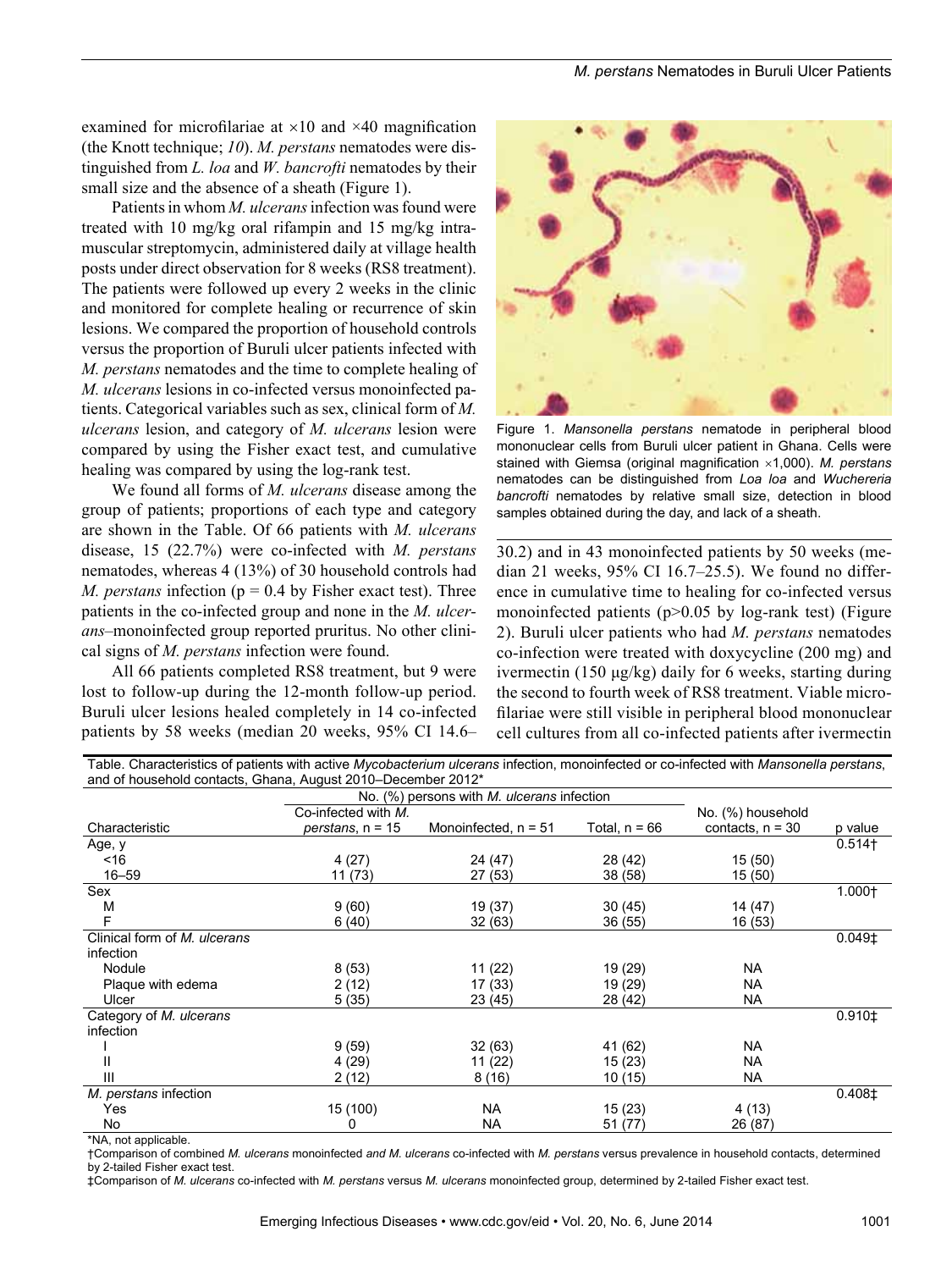## **DISPATCHES**



Figure 2. Survival analysis curve of cumulative healing for patients with *Mycobacterium ulcerans* infection who were co-infected with *Mansonella perstans* nematodes compared with those who had *M. ulcerans* monoinfection, Ghana, August 2010–December 2012. No difference in cumulative healing was found between the 2 groups ( $p = 0.93$ ) by log-rank test).

and doxycycline treatment, but pruritus subsided in the 3 patients who had reported it.

## **Conclusions**

We found co-infection with *M. perstans* in 23% of Buruli ulcer patients in a disease-endemic district in Ghana, but this prevalence was not significantly difference from prevalence among household contacts who served as controls (13%). As with Buruli ulcer, *M. perstans* filariasis is predominantly found in rural populations and infection begins in childhood; the highest infection rates are found in children 10–14 years of age (*11*), similar to those for children at highest risk for *M. ulcerans* infection. *M. perstans* infection occurs in Ghana and was seen in the Volta region of Ghana around Hohoe during the 1990s, but its prevalence is unknown (*12*), and no information is available about the average number of worms per infection. In Uganda, prevalence of *M. perstans* infection has been found to range from 0.4% to 50% (*13*).

*M. perstans* nematodes are transmitted by the bites of *Culicoides* midges, but it is not known whether *M. perstans*–infected midges can be co-infected with *M. ulcerans*. In a guinea pig model, skin penetration was shown to be a requirement for establishment of *M. ulcerans* disease (*14*), and it has been postulated that mosquito bites cause *M. ulcerans* disease in Australia (*6*)*.* These organisms might share a common route of transmission, but our findings in this small study do not support this concept.

Our findings suggest that *M. perstans* nematodes are common in rural Ghana and coincidentally infect patients with *M. ulcerans* disease, necessitating the consideration of these organisms in the management plan of Buruli ulcer patients. Although often asymptomatic, *M. perstans*

infection may cause eosinophilia, subcutaneous swellings, aches, pains, and skin rashes in a considerable proportion of patients (*9*)*.* Because filarial nematodes are known to polarize the host immune responses from T-helper type 1 cells needed for protection against mycobacterial infections, toward humoral and T helper type-2 mediated immunity, we plan to undertake a study to investigate this interaction.

#### **Acknowledgment**

We are grateful to the patients and contacts from the Asante Akim North District who agreed to be part of this study.

Funding for this work was provided by the European Community's Seventh Framework Programme under grant agreement no. 241500. The funders had no role in study design, data collection and analysis, decision to publish, or preparation of the manuscript. R.O.P.'s research is funded under the United Kingdom Medical Research Council and the Department for International Development African Research Leader scheme reference MR/J01477X/1.

Dr Phillips is a senior lecturer at the Kwame Nkrumah University of Science and Technology. His research interest is the pathogenesis and management of *M. ulcerans* disease (Buruli ulcer).

#### **References**

- 1. Wansbrough-Jones M, Phillips R. Buruli ulcer: emerging from obscurity. Lancet. 2006;367:1849–58. http://dx.doi.org/10.1016/ S0140-6736(06)68807-7
- 2. Williamson HR, Benbow ME, Campbell LP, Johnson CR, Sopoh G, Barogui Y, et al. Detection of *Mycobacterium ulcerans* in the environment predicts prevalence of Buruli ulcer in Benin. PLoS Negl Trop Dis. 2012;6:e1506. http://dx.doi.org/10.1371/ journal.pntd.0001506